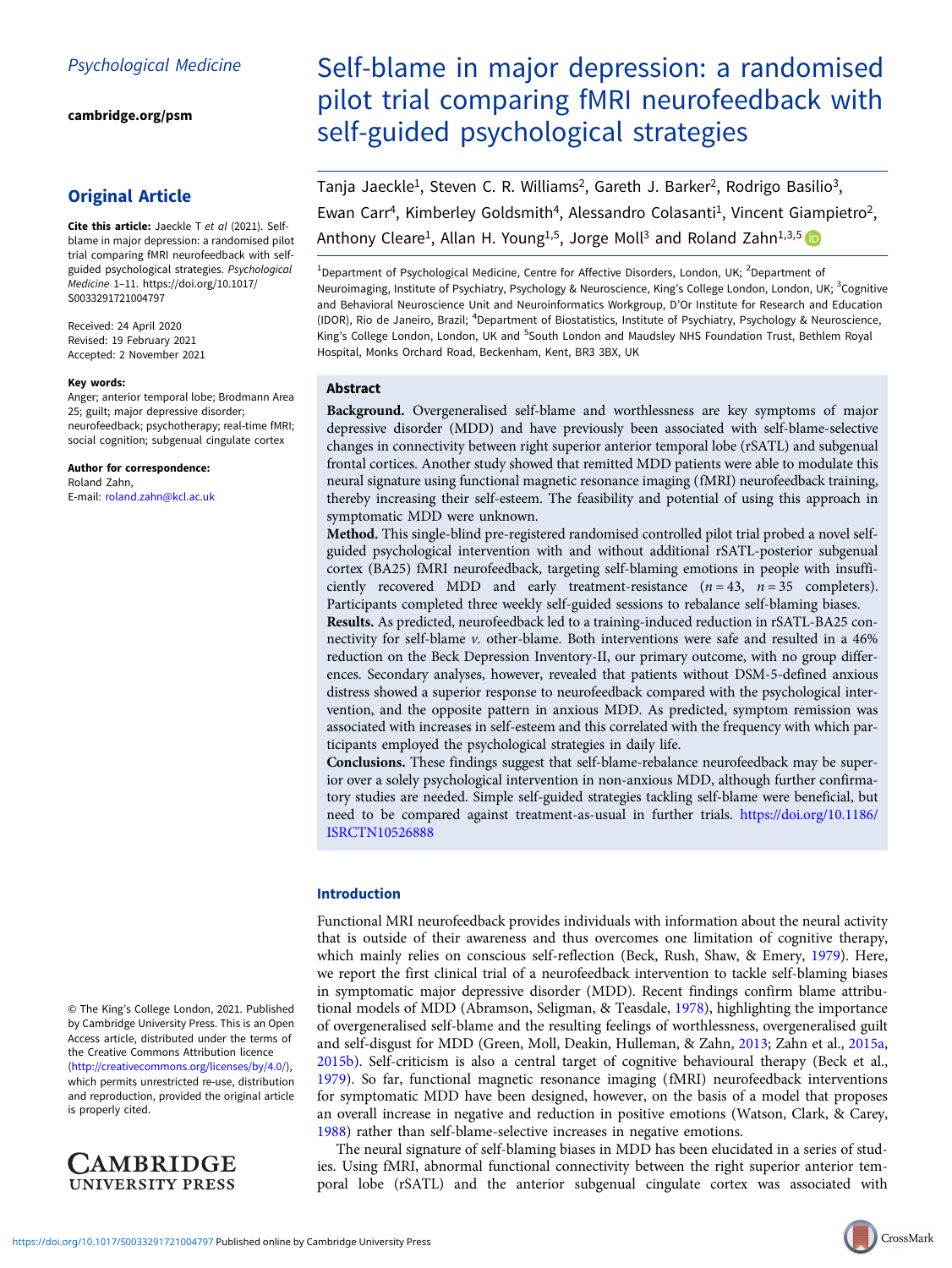overgeneralised self-blaming emotions in remitted MDD crosssectionally (Green, Lambon Ralph, Moll, Deakin, & Zahn, [2012\)](#page-9-0). Increased self-blame-selective functional connectivity in remitted MDD between the rSATL and posterior subgenual cortex (SC, BA25) predicted risk of future major depressive episodes (MDEs) over the subsequent year (Lythe et al., [2015](#page-9-0)). We provided the technical proof-of-concept that changes in self-blameselective rSATL-subgenual cingulate cortex connectivity can be detected and fed back to healthy control (HC) participants during real-time fMRI (Sato et al., [2013](#page-10-0)). Further, a recent double-blind, randomised controlled clinical trial (RCT) demonstrated that people with remitted MDD can use fMRI neurofeedback to successfully rebalance self-blame-related rSATL-subgenual cingulate cortex patterns in a single training session, thereby increasing their self-esteem (Zahn et al., [2019\)](#page-10-0). This work builds on extensive evidence for the pathophysiological importance of SC networks in MDD (Drevets & Savitz, [2008](#page-9-0); Dunlop et al., [2017](#page-9-0); Price & Drevets, [2010](#page-10-0); Ressler & Mayberg, [2007;](#page-10-0) Siegle, Carter, & Thase, [2006](#page-10-0)).

Only a few studies to date have investigated fMRI neurofeedback in current MDD (Hamilton et al., [2016](#page-9-0); Young et al., [2017a](#page-10-0), [2018a](#page-10-0), [2018b](#page-10-0); Yuan et al., [2014;](#page-10-0) Zotev et al., [2016](#page-10-0); Zotev, Phillips, Yuan, Misaki, & Bodurka, [2014](#page-10-0)), and even fewer studies have investigated clinical outcomes (Linden et al., [2012;](#page-9-0) Mehler et al., [2018](#page-9-0); Young et al., [2014,](#page-10-0) [2017b](#page-10-0)). Linden et al.'s pioneering non-randomised study ( $n = 16$ ) applied fMRI neurofeedback to increase activation in brain areas identified using a functional localiser for positive emotions (Linden et al., [2012\)](#page-9-0), whereas another non-randomised study used neurofeedback training  $(n = 21)$  to enhance amygdala response during the recall of positive autobiographical memories (Young et al., [2014\)](#page-10-0). Both studies were promising and led to two more recent RCTs comparing active v. control fMRI neurofeedback, with one trial ( $n = 36$ ) showing the superiority of the active intervention (Young et al., [2017a](#page-10-0)) and the other trial showing equivalent benefits for both trial arms ( $n = 32$ ; (Mehler et al., [2018](#page-9-0)).

The current NeuroMooD RCT examined the clinical potential and feasibility of a novel self-guided psychological intervention which incorporated cognitive strategies to tackle self-blame with and without additional fMRI neurofeedback in insufficiently recovered patients with MDD. The following hypotheses were investigated:

Hypothesis 1 (pre-registered main hypothesis): Patients undergoing neurofeedback training will show reduced depressive symptoms, decreased self-blame and increased self-worth when compared with the psychological intervention group.

Hypothesis 2 (specific secondary): Patients undergoing neurofeedback training will show decreased self-blame-selective hyperconnectivity between the rSATL and the posterior SC post-treatment compared to pre-treatment (one of our pre-registered secondary outcome measures).

Hypothesis 3 (specific secondary): Decreased self-blameselective hyper-connectivity between the rSATL and the posterior SC region will be associated with a reduction in depressive symptoms in MDD.

# Method

This ISRCTN pre-registered (#10526888) RCT was approved by the Health Research Authority & NRES Committee London – Camberwell St Giles (REC reference: 15/LO/0577) and all trial participants gave written informed consent. Researchers involved in the conduction of this clinical trial affirm that study procedures complied with the ethical principles, standards and national and institutional guidelines for clinical trials and research involving human subjects and with the Helsinki Declaration of 1975, as revised in 2008. Fully anonymised data will be made available via King's College London's data repository. Reporting conforms with the CRED-nf guidelines ((Ros et al., [2020\)](#page-10-0), see online Supplementary Materials).

#### Trial design

After a modification to our initial protocol (see online Supplementary Methods), a single-blind, RCT design was used, and after a baseline assessment (visit 1) participants were randomised to two parallel treatment groups, each comprising three intervention visits (visits 2, 3 & 4). Clinical outcomes were assessed after treatment completion (visit 5). Regardless of the intervention group, treatment sessions were scheduled 7–13 days apart.

#### Randomisation method

Our Clinical Trials Unit randomised participants using an automated computerised system and a stratified block design with randomly varying block sizes, deploying two stratification factors: gender (female/male) and categorised baseline scores of the Beck Depression Inventory-II (BDI-II; (Beck, Steer, & Brown, [1996\)](#page-9-0), see online Supplementary Methods).

#### Recruitment and reimbursement of participants

We recruited participants from September 2016 to December 2017, advertising primarily online, as well as via recruitment circulars, and presenting to self-help groups at scheduled member meetings. Participants received compensation (online Supplemental Methods).

#### Inclusion and Exclusion criteria

We included right-handed participants (to ensure homogenous responses to the right hemispheric treatment target),  $\geq 18$  years old, proficient in English, with recurrent MDD according to the Diagnostic and Statistical Manual of Mental Disorders-5 (APA, [2013\)](#page-9-0), who in their current episode of  $\leq 12$  months had insufficiently responded to ≥1 pharmacological/psychotherapeutic treatment or were not amenable to standard treatments. They had to report significantly impairing or bothering symptoms [Psychiatric Status Rating Scale  $\geq$ 3, (Keller et al., [1987\)](#page-9-0)] over the past 2 weeks and no change in antidepressant medications and symptoms in the 6 weeks preceding visit 1, as well as agreeing to keep medications unchanged throughout the trial. People currently undergoing psychotherapy were excluded. Main exclusion criteria consisted of MRI contraindications, a history of schizophreniform or hypomanic symptoms or other relevant psychiatric or medical co-morbidity (see online Supplementary Methods).

#### Eligibility assessment

Following the clinical evaluation  $(n = 71)$ , 43 participants were randomised into the study, of which  $n = 35$  participants completed the trial (see Consort Flowchart in online Supplementary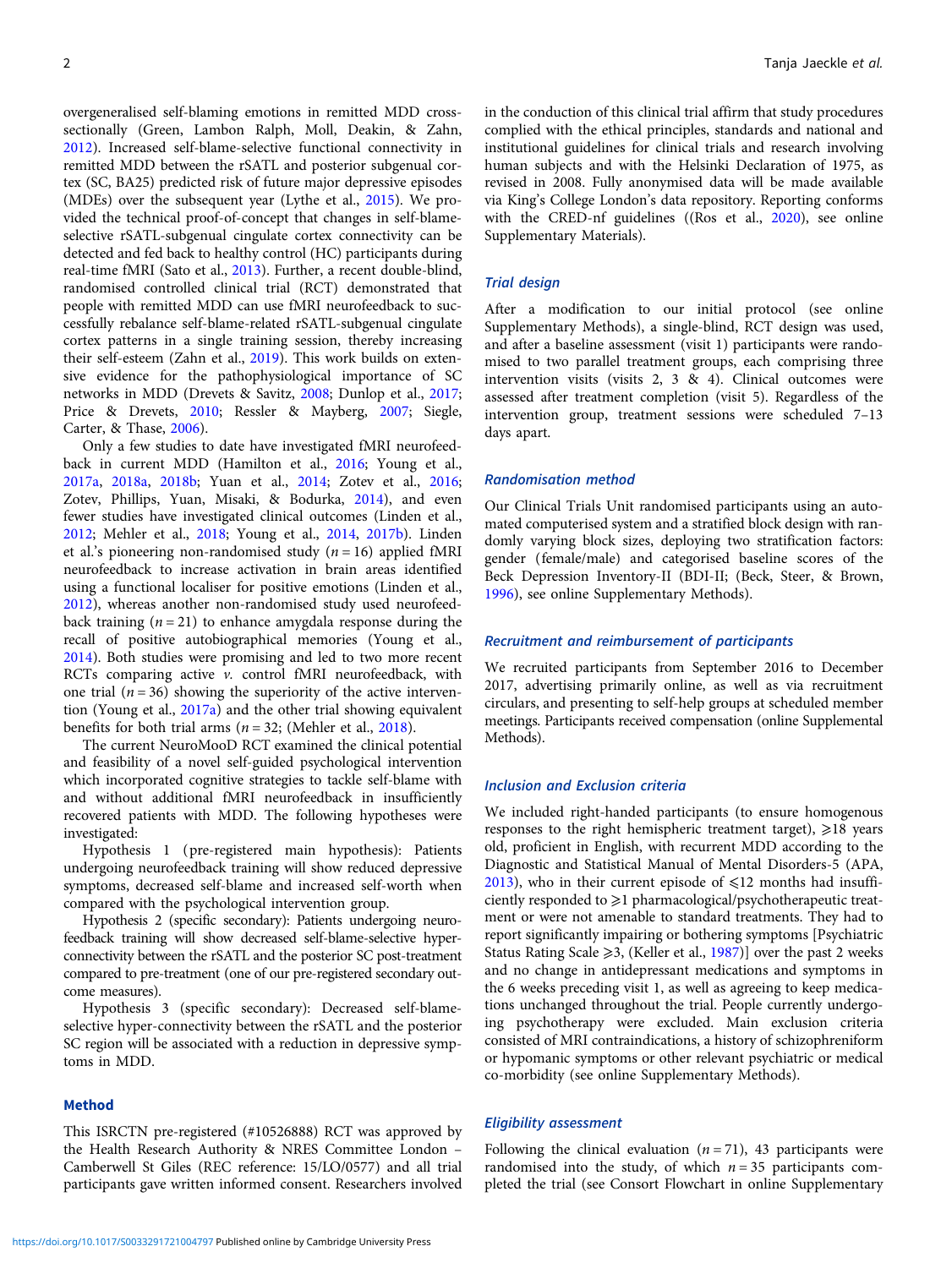Fig. S3, clinical assessment methods and experimental tasks are described in online Supplementary Methods).

#### Intervention procedures

Both intervention arms entailed the same self-guided psychological intervention further described below during sessions and whenever self-blaming thoughts arose in participants' daily life. Before the first intervention session (see online Supplementary Table S1, online Supplementary Methods), participants were asked to provide two cue words, prompting them to remember two autobiographical events associated with strong feelings of self-blame/guilt and two cue words linked to two events associated with blame or indignation/anger towards others whilst feeling low levels of self-blame.

# Psychological intervention

Participants were instructed to select the most suitable out of the following strategies to help them manage their feelings: 'Think about': (1) 'why you might not have been in control over the outcome of the event', (2) 'why you might not be responsible for the outcome of the event', (3) 'why the consequences for others might not be so bad', (4) 'making up for things or apologising', (5) 'the other person forgiving you', (6) 'forgiving yourself'. If preferred, they could also develop their own strategies.

These strategies were based on (1) attribution theory which highlights the importance of locus of control for self-blame (Abramson et al., [1978](#page-9-0)), on (2) omnipotent responsibility associated with depressogenic forms of guilt (O'Connor, Berry, Weiss, & Gilbert, [2002\)](#page-9-0), on (3) neurocognitive models of selfblame, implicating representations of future consequences as important to guilt-proneness (Zahn, de Oliveira-Souza, & Moll, [2020\)](#page-10-0), on (4) the associations of reparative action tendencies with adaptive forms of guilt (Tangney, Stuewig, & Mashek, [2007\)](#page-10-0), as well as on the focus on (5) forgiveness and (6) selfkindness as thematised in compassion-focused therapy (Gilbert, [2010\)](#page-9-0). Further details about the timing of the intervention which was matched to the neurofeedback procedure are described in online Supplementary Methods.

#### fMRI neurofeedback intervention

Each session comprised four runs. The first and fourth runs (204 volumes each; 408 s duration) were identical and served to determine pre- and post-neurofeedback effects (online Supplementary Fig. S1). They consisted of four self-blame blocks (15 volumes each) and four other-blame blocks (15 volumes each), interspersed with eight mental subtraction condition blocks (10 volumes each). During the subtraction blocks, participants were asked to mentally subtract seven from a 3-digit number (e.g. 101, 102).

The neurofeedback training runs (runs 2&3: 212 volumes each; 424 s duration) were identical and consisted of four self-blame blocks (42 volumes per block), interspersed with four mental subtraction condition blocks (10 volumes each). An upward and downward moving thermometer scale (online Supplementary Fig. S2) was displayed to provide visual feedback on how successful participants were in modifying their brain correlation patterns (see below). The thermometer scale appeared in the form of a colour bar that could reach different levels. Participants were instructed to think about the particular autobiographical scenario

triggered by the display of the previously agreed cue word and to try and bring up the level to the top of the thermometer scale by choosing a psychological strategy from the list they had been provided with before the scanning session. Mental subtraction blocks were used to distract participants from the emotionally charged autobiographical memories, in addition to minimising restingstate activity in the posterior SC region (Moll et al., [2014](#page-9-0)).

# fMRI neurofeedback method

Image acquisition details are described in the online Supplementary Methods. The FRIEND fMRI neurofeedback software (Basilio et al., [2015](#page-9-0); Sato et al., [2013](#page-10-0)) was used (file version 1.0.0.257, online Supplementary Figs S1 and S2). FRIEND has previously been validated for correlation feedback in patients with MDD (Zahn et al., [2019](#page-10-0)).

Methodological specifications and validation of FRIEND [\(https://www.nitrc.org/projects/friend](https://www.nitrc.org/projects/friend)) which is a freely available toolbox for Oxford University's FSL package [\(https://fsl.fmrib.](https://fsl.fmrib.ox.ac.uk/fsl/) [ox.ac.uk/fsl/\)](https://fsl.fmrib.ox.ac.uk/fsl/) have been described elsewhere (Basilio et al., [2015](#page-9-0); Moll et al., [2014](#page-9-0); Sato et al., [2013](#page-10-0); Zahn et al., [2019](#page-10-0)). In the NeuroMooD trial, FRIEND provided ROI-based fMRI neurofeedback alongside executing fundamental pre-processing of the fMRI data in real-time. Facilitated by native FSL code, FRIEND performed motion correction using MCFLIRT, spatial smoothing with a Gaussian Kernel (FWHM =  $6 \text{ mm}$ ) (Zahn et al., [2019](#page-10-0)). Signal-level normalisation was performed by subtracting the mean value of the voxel signals within the ROI over the entire preceding subtraction condition block from the current echo-planar images belonging to the self-blame or other-blame condition block, which minimises local signal trends (Zahn et al., [2019\)](#page-10-0).

The rSATL ROI (consisting of the same region used as a seed region in our previous studies (Green et al., [2012\)](#page-9-0)) and posterior SC ROI [consisting of the BA 25 cluster whose self-blameselective hyper-connectivity was associated with recurrence risk (Lythe et al., [2015\)](#page-9-0)] were pre-defined, warped from MNI space into subject structural space and ultimately back-transformed into native space, using the inverse of the transformation algorithm of FSL FLIRT (affine, 12 parameters). During run 1, a general linear model was used to generate a t-map to derive the most activated 50% of voxels, which were selected in the native space ROI, as determined on contrast images for self-blame v. subtraction in the rSATL ROI, and self-blame v. other-blame in the posterior SC ROI. These voxels were used to extract the average signal for the subsequent fMRI neurofeedback training. The first five volumes of each emotional block were discarded (Zahn et al., [2019](#page-10-0)). A moving target correlation algorithm was employed by using a sliding time window based on the last 10 volumes, updated every two seconds (i.e. for each volume). The level of the colour bar of the visual feedback signal was determined on the basis of the size of the Pearson correlation coefficient measured over the last 10 volumes [weighted by a sigmoid function, (Zahn et al., [2019\)](#page-10-0)] in relation to the minimum and maximum.

# Statistical power and offline analyses

Statistical power was calculated using G\*POWER (Faul, Erdfelder, Buchner, & Lang, [2009\)](#page-9-0) and required a sample size of  $n = 34$  participants to achieve 85% power at  $p = 0.05$ , 2-sided (*t* test). This calculation was based on a more conservatively estimated effect size  $(d = 1.06)$  than the effect size  $(d = 1.5$  for the reduction in the 17-item Hamilton Depression Rating Scale score in the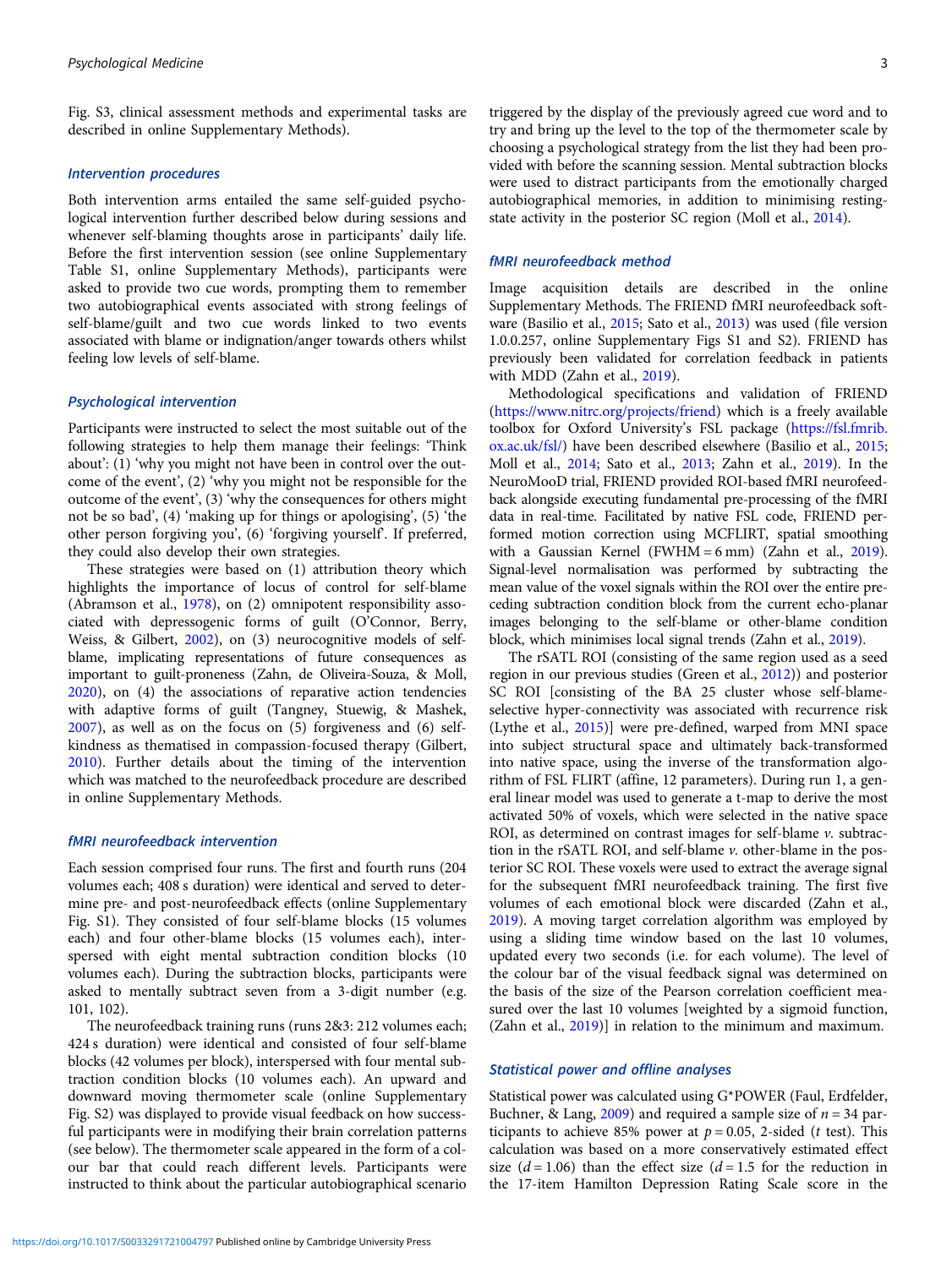neurofeedback group) reported in a previous fMRI neurofeedback study in MDD (Linden et al., [2012\)](#page-9-0), but may not have been conservative enough given lower effect sizes reported in other neurofeedback studies (Zaehringer et al., [2019](#page-10-0)). The enrolment target was  $n = 45$  overall and  $n = 36$  completers, very slightly above the  $n = 35$  completers we achieved. To determine precise effect sizes, a larger study is needed which should include at least 70 participants in order to estimate the pooled standard deviation for continuous outcomes in RCTs (Teare et al., [2014](#page-10-0)). 22 participants were randomised to the fMRI neurofeedback group and 21 to the psychological intervention group (see online Supplementary Table S2 for clinical, and online Supplementary Table S3 for demographic characteristics). 8 participants withdrew or were excluded during the duration of the trial, leading to a final of  $n = 35$  for the primary analysis (see online Supplementary Fig. S3 for the Consort Flow Diagram).

After seeking statistical advice (K.G., E.C.), group-level analyses of primary and secondary outcomes using SPSS24 ([https://](https://www.ibm.com/analytics/spss-statistics-software) [www.ibm.com/analytics/spss-statistics-software\)](https://www.ibm.com/analytics/spss-statistics-software), comparing preand post-treatment effects (visit  $1$   $\nu$ . visit  $5$ ), were obtained using the constrained longitudinal analysis model (cLDA), which is identical to an analysis of variance on final outcomes whilst covarying baseline measures for complete data, but is preferable when there are cases lost to follow-up (Coffman, Edelman, & Woolson,  $2016$ ). The alpha level was set to  $p = 0.05$ , two-tailed. As in our previous paper (Zahn et al., [2019](#page-10-0)) at the individual subject level, linear regression coefficients for the slope of z-transformed rSATL signal time-course as the predictor of z-transformed SC signal time-course in each condition (self-blame, other-blame) in the pre- and post-training acquisition as the outcome variables were derived from a general linear model for each subject by modelling the interaction of z-transformed rSATL signal time-course with two factors: condition (self-blame, otherblame) and time (pre-, post-training). The z-transformation was undertaken to obtain standardised regression coefficients. Cohen's d effect sizes were computed for each regression coefficient using the formula:  $2 \times$  t-value/square root (df) (Rosenthal & Rosnow, [1991\)](#page-10-0).

Where cLDA was not applicable, intervention group comparisons were performed using non-parametric tests. A repeated-measures ANOVA was chosen in the analysis of regression coefficients for z-transformed rSATL and posterior SC signals in the self-blame and other-blame conditions. Secondary data analyses of the anxious distress subtype of MDD were conducted using univariate GLM analysis. As analyses were either hypothesis-driven or exploratory (secondary outcome measures in the feasibility trial),  $p$  value adjustments to correct for multiple comparisons were not carried out (Feise, [2002](#page-9-0)).

#### **Results**

#### Pre-registered primary outcome measure

A significant improvement, irrespective of the treatment group, was found on the pre-registered primary outcome measure, the BDI-II (Beck et al., [1996\)](#page-9-0). BDI-II scores showed an overall reduction of 46.1% after treatment, which corresponds to a baseline mean = 29.1 points [standard deviation  $(s.D.) = 8.66$ ,  $n = 43$ ] and a post-intervention mean of 15.7,  $(s.D. = 9.75, n = 35)$ . The cLDA analysis demonstrated a strong main effect of treatment irrespective of the intervention group [post-treatment BDI-II mean of 13.39, standard error [S.E.] = 2.74, degrees of freedom

(df) = 75,  $t = 4.89$ ,  $p < 0.001$ , 95% confidence interval (CI) 7.93– 18.85, Cohen's  $d = 1.13$ ). Contrary to our hypothesis, however, the analysis showed no effect of intervention group on the primary outcome measure (BDI-II mean difference  $= 0.07$ , s.e.  $=$ 3.17, df = 75,  $t = 0.02$ ,  $p = 0.984$ , 95% CI -6.26 to 6.3, Cohen's  $d = 0.00$ ) with identical post-treatment BDI-II scores in both groups (psychological intervention:  $n = 16$ ;  $M = 15.75$ , s.p. = 9.75; fMRI neurofeedback:  $n = 19$ ;  $M = 15.68$ , s.p. = 10.02). Thus, both interventions were shown to be equally beneficial with 56% treatment responders in the psychological intervention group and 58% treatment responders in the fMRI neurofeedback group (Numbers Needed to Treat for response to neurofeedback v. psychological intervention was 50). Treatment response was defined as an improvement of  $\geqslant 50\%$  on the defined outcome measure.

#### Pre-registered secondary outcome measures

# Measures of symptoms, self-esteem and self-blame

Intervention group comparisons on the pre-registered secondary outcome measures are presented in Tables 1–3. In both intervention groups, there were significant improvements on measures of depressive symptoms, including the Montgomery-Åsberg Depression Rating Scale [MADRS, (Montgomery & Åsberg, [1979\)](#page-9-0)], Quick Inventory of Depressive Symptomatology [QUIDS-SR16, (Rush et al., [2003\)](#page-10-0)] and the depression-dejection subscale of the Profile of Mood States (POMS) Scale (McNair, Lorr, & Doppleman, [1971\)](#page-9-0). Clinical global impression scales indicated a median of 2 in both groups when judged by the blinded observer (i.e. much improved). Moreover, MDD patients' selfesteem increased significantly post- v. pre-treatment, regardless of the intervention group. There was a clear reduction in selfblaming emotions in both groups based on the autobiographical memory ratings and when assessed by the blinded rater using a semi-structured interview designed to assess these emotions [Table 5, (Zahn et al., [2015b\)](#page-10-0)]. Nevertheless, and against our hypothesis, the neurofeedback intervention was not superior over the solely psychological intervention on any of the preregistered secondary outcome measures.

#### Adverse events and withdrawal rates

Notably, fMRI neurofeedback training as well as the solely psychological intervention were found to be safe and showed a high retention rate of participants. No significant differences between interventions emerged regarding adverse events or withdrawal rates throughout the trial following randomisation or specifically, between the first treatment session and trial completion ([Table 4](#page-6-0)). There were no serious or medically important adverse events (see online Supplementary Results). Throughout the trial, seven participants withdrew their consent and ended their participation in the study, four prior to the first day of the intervention and three at different time points following their first treatment session (see online Supplementary Results).

# fMRI neurofeedback group connectivity changes

As predicted, a significant training-induced reduction in connectivity between the rSATL and posterior SC was detected in the selfblame condition relative to other-blame, as reflected in a significant time by condition interaction ([Fig. 1,](#page-7-0) [Table 4\)](#page-6-0). Inconsistent with our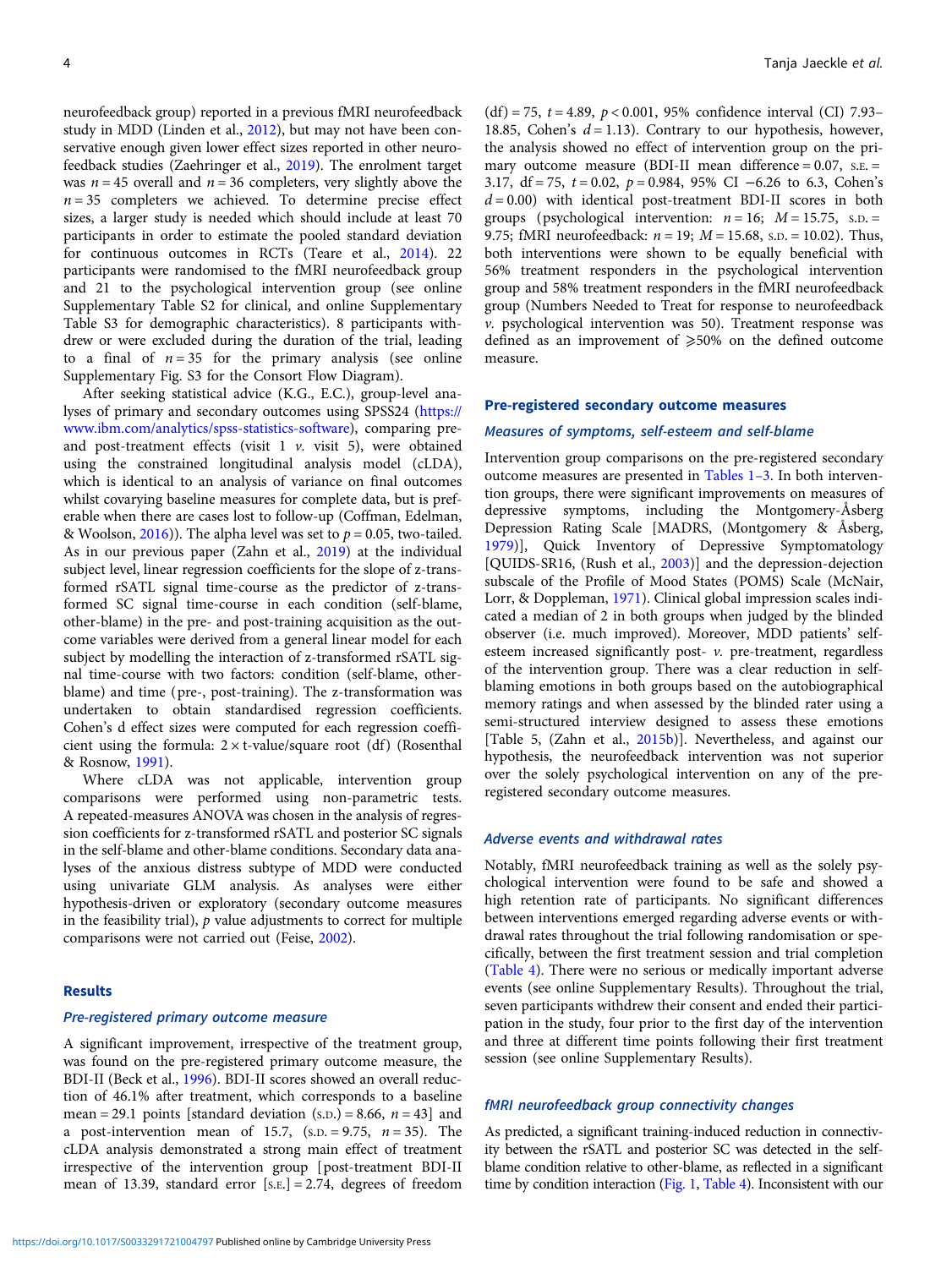|                                                                       | <b>INTERVENTION</b> | PRE-                 |              |       | POST-INTERVENTION |       | <b>CLDA EFFECT OF TIME</b> |                          |                  |                       |         |                  |                   | <b>CLDA EFFECT OF GROUP</b> |                  |                     |         |         |  |  |
|-----------------------------------------------------------------------|---------------------|----------------------|--------------|-------|-------------------|-------|----------------------------|--------------------------|------------------|-----------------------|---------|------------------|-------------------|-----------------------------|------------------|---------------------|---------|---------|--|--|
|                                                                       |                     | <b>PSYCH&amp;NFB</b> | <b>PSYCH</b> |       | <b>NFB</b>        |       |                            | <b>BASELINE v. FINAL</b> | PSYCH v. NFB     |                       |         |                  |                   |                             |                  |                     |         |         |  |  |
| MEASURE [sample size]                                                 | M                   | S.D.                 | M            | S.D.  | M                 | S.D.  | diff $[df]$                | S.E.                     | $\boldsymbol{p}$ | 95% CI                |         | $\boldsymbol{d}$ | diff [df]         | S.E.                        | $\boldsymbol{p}$ | 95% CI              |         | d       |  |  |
| MADRS [PRE: 43; POST: 35]                                             | 22.84               | 6.97                 | 15.56        | 6.38  | 14.37             | 6.55  | 7.27<br>$[75]$             | 1.98                     | $0.00*$          | $3.33$ to<br>11.22    | 3.68    | 0.85             | 1.19<br>$[75]$    | 2.29                        | 0.60             | $-3.37$ to<br>5.76  | 0.52    | 0.12    |  |  |
| QUIDS-SR16 [PRE: 43; POST: 35]                                        | 16.79               | 6.53                 | 10.88        | 6.53  | 10.16             | 4.41  | 5.92<br>$[75]$             | 1.67                     | $0.00*$          | 2.58 to<br>9.25       | 3.53    | 0.82             | 0.72<br>$[75]$    | 1.94                        | 0.71             | $-3.15$ to<br>4.58  | 0.37    | 0.09    |  |  |
| POMS 2 Depression-Dejection<br>Scale [PRE: 43; POST: 35]              | 10.91               | 4.47                 | 7.81         | 4.59  | 7.21              | 5.67  | 3.09<br>$[75]$             | 1.41                     | $0.03*$          | $0.29$ to<br>5.90     | 2.20    | 0.51             | 0.60<br>$[75]$    | 1.63                        | 0.71             | $-2.65$ to<br>3.85  | 0.37    | 0.09    |  |  |
| Rosenberg Self-Esteem Scale<br>[PRE: 43; POST: 35]                    | 20.60               | 3.49                 | 24.19        | 4.15  | 24.58             | 5.26  | $-3.59$<br>$[75]$          | 1.20                     | $0.00*$          | $-5.98$ to<br>$-1.18$ | $-2.97$ | $-0.69$          | $-0.39$<br>$[75]$ | 1.40                        | 0.78             | $-3.17$ to<br>2.39  | $-0.28$ | $-0.06$ |  |  |
| Implicit Self-Blame<br>Contempt-Anger [PRE: 41; POST:<br>$35$ ]       | 0.00                | 39.00                | $-0.28$      | 0.36  | $-0.05$           | 0.39  | 0.29<br>$[73]$             | 0.11                     | $0.01*$          | $0.06$ to<br>0.51     | 2.53    | 0.59             | $-0.23$<br>$[73]$ | 0.13                        | 0.08             | $-0.49$ to<br>0.03  | $-1.8$  | $-0.42$ |  |  |
| Implicit Self-Blame<br>Contempt-Anxiety [PRE: 38;<br><b>POST: 351</b> | 0.32                | 38.00                | 0.24         | 0.42  | 0.24              | 0.47  | 0.08<br>$[70]$             | 0.12                     | 0.50             | $-0.16$ to<br>0.32    | 0.68    | 0.16             | 0.00<br>$[70]$    | 0.13                        | 0.98             | $-0.27$ to<br>0.26  | $-0.03$ | $-0.01$ |  |  |
| Agency-Incongruent Self-Blame<br>[PRE: 43; POST: 35]                  | 15.25               | 16.85                | 10.76        | 14.97 | 10.23             | 17.59 | 4.48<br>$[75]$             | 4.88                     | 0.36             | $-5.25$ to<br>14.21   | 0.92    | 0.21             | 0.53<br>$[75]$    | 5.66                        | 0.93             | $-10.7$ to<br>11.80 | 0.09    | 0.02    |  |  |

Table 1. Intervention group comparisons on pre-registered continuous secondary outcome measures

\* = significant at p = 0.05, 2-sided. Between-group Cohen's d scores were computed from t-values and degrees of freedom (Rosenthal & Rosnow, [1991](#page-10-0)) of the differences between groups. Mean differences and 95% CIs were taken differences between post- v. pre-training. Implicit self-blame was measured using the Brief Implicit Association Test. Agency-incongruent self-blame was measured using the modified version of the Value-related Moral Sentim psychological intervention group, NFB = fMRI neurofeedback group. CI, confidence interval; M, mean; s.D., standard deviation; s.E., standard error; diff, difference of means; df = degrees of freedom; d = Cohen's d.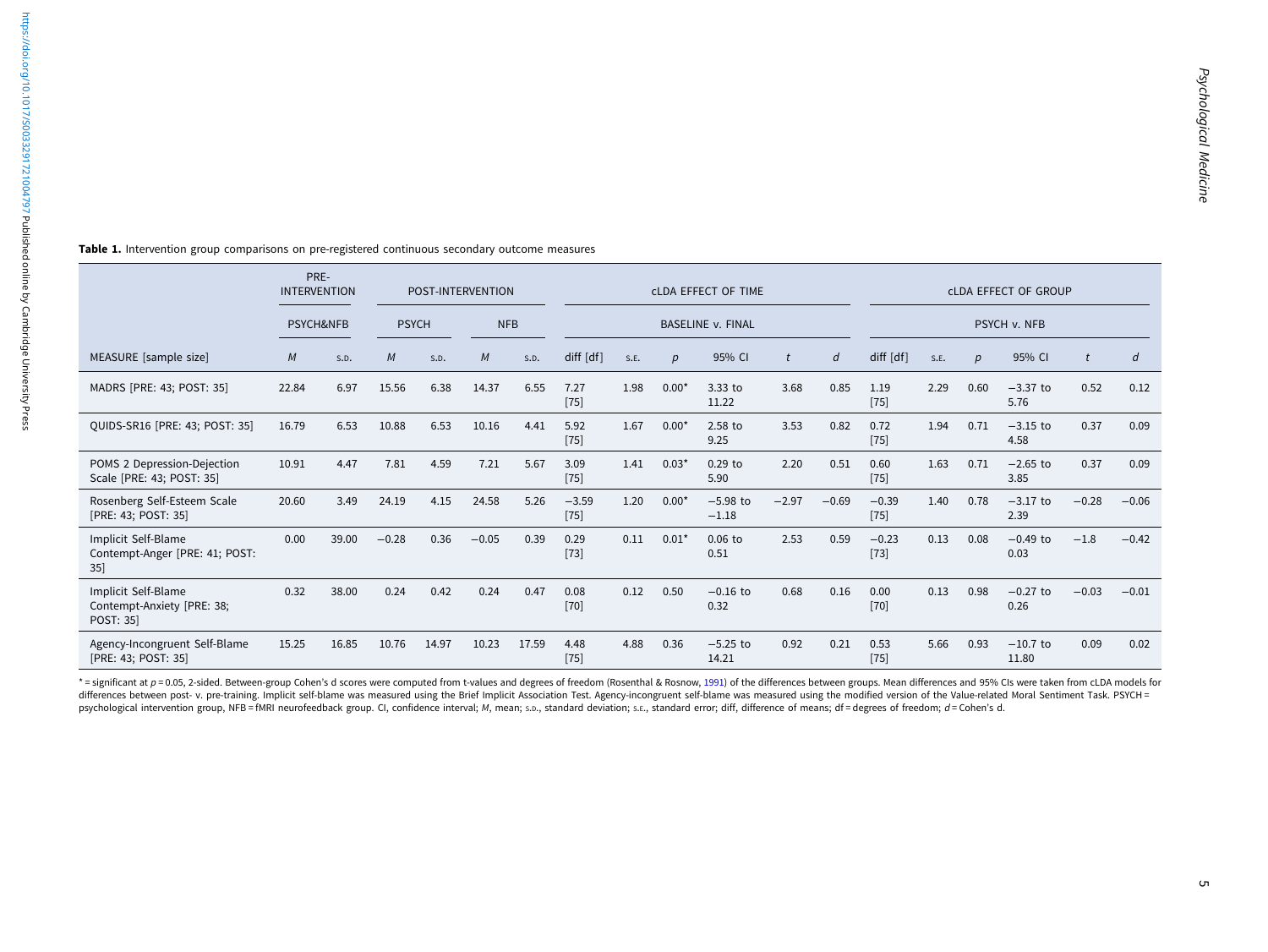Table 2. Intervention group comparisons on pre-registered non-continuous secondary outcome measures assessed post-intervention only

|                                                                            |                           |                |                      |              | <b>MEDIAN</b> |              | <b>RANGE</b> |              | <b>MINIMUM</b> |              | <b>MAXIMUM</b> |
|----------------------------------------------------------------------------|---------------------------|----------------|----------------------|--------------|---------------|--------------|--------------|--------------|----------------|--------------|----------------|
| MEASURE [sample size]                                                      | MANN-<br><b>WHITNEY U</b> | ASYMP.<br>SIG. | <b>EXACT</b><br>SIG. | <b>PSYCH</b> | <b>NFB</b>    | <b>PSYCH</b> | <b>NFB</b>   | <b>PSYCH</b> | <b>NFB</b>     | <b>PSYCH</b> | <b>NFB</b>     |
| Observer-Rated CGI Post-Intervention<br>[35; NFB: 19; PSYCH: 16]           | 129.00                    | 0.376          | 0.461                | 2.00         | 2.00          | 2.00         | 3.00         | 2.00         | 2.00           | 4.00         | 5.00           |
| Participant-Rated CGI Post-Intervention<br>[35; NFB: 19; PSYCH: 16]        | 139.50                    | 0.658          | 0.683                | 2.50         | 2.00          | 4.00         | 4.00         | 1.00         | 1.00           | 5.00         | 5.00           |
| Withdrawal Rates throughout trial [43;<br>NFB: 22; PSYCH: 21]              | 218.50                    | 0.635          |                      | 0.00         | 0.00          | 1.00         | 1.00         | 0.00         | 0.00           | 1.00         | 1.00           |
| Withdrawal Rates after first treatment<br>session [43; NFB: 22; PSYCH: 21] | 221.00                    | 0.582          |                      | 0.00         | 0.00          | 1.00         | 1.00         | 0.00         | 0.00           | 1.00         | 1.00           |
| Adverse Events throughout trial [43;<br>NFB: 22; PSYCH: 21]                | 208.00                    | 0.352          |                      | 0.00         | 0.00          | 1.00         | 1.00         | 0.00         | 0.00           | 1.00         | 1.00           |
| Adverse Events after first treatment<br>session [43; NFB: 22; PSYCH: 21]   | 219.50                    | 0.527          |                      | 0.00         | 0.00          | 1.00         | 1.00         | 0.00         | 0.00           | 1.00         | 1.00           |

Asymp. Sig., 2-tailed; Exact Sig., 2\*(1-tailed Sig.). PSYCH, psychological intervention group; NFB, fMRI neurofeedback training group.

prediction, this decrease was not found to be significant for the selfblame condition itself ( $t = -0.89$ , df = 17,  $p = 0.387$ ;  $n = 18$ , mean difference between conditions =  $-1.27$ , 95% CI  $-0.43$  to 0.18). Interestingly, as self-blame-related connectivity successfully reduced relative to other-blame post-treatment, other-blame-related connectivity between the rSATL and posterior SC was observed to increase (mean difference =  $0.09$  post-  $\nu$ . pre-fMRI neurofeedback training; [Table 4\)](#page-6-0). This finding, however, was not significant itself  $(t = 0.68,$ df = 17,  $p = 0.504$ , 95% CI -1.76 to 3.43).

In addition to applying the cLDA model, the intention-to-treat (ITT) approach was chosen and compared with the per-protocol analyses, using the  $\chi^2$  test to analyse the association between the intervention group and treatment response on the primary outcome measure (BDI-II). The ITT analysis included data of all randomised participants regardless of their adherence or withdrawal subsequent to randomisation (Fisher, [1990](#page-9-0)). Here, participants who withdrew from the study or did not complete the trial were treated as non-responders. No relationship was found between the intervention group and treatment response  $\chi^2(1)$ ,  $N = 43$ ) = 0.029,  $p = 0.864$ . Similarly, when only including completers, no association between the intervention group and treatment response was found  $\chi^2(1, N = 35) = 0.046$ ,  $p = 0.830$ . The results of these additional analyses confirmed the per-protocol analyses using cLDA.

Throughout all treatment sessions and active neurofeedback runs, participants were able to successfully bring down the level of self-blame-associated correlations as reflected in an average neurofeedback thermometer level of around 50% (online Supplementary Fig. S3). This is remarkable considering that FRIEND implements a moving target algorithm potentially making it more difficult to control the neurofeedback thermometer as connectivity between the rSATL-posterior SC successively reduces with training (for further analyses of how connectivity changed over the 3 treatment sessions, see online Supplementary Fig. S5).

#### Exploratory secondary data analysis

### Major depressive disorder with and without anxious distress

A novel DSM-5-specifier for MDD with anxious distress was found to be most common in our sample (online Supplementary Table S2). A univariate GLM showed a significant interaction between the treatment group and anxious distress  $(F_{(1,30)} = 4.98, p = 0.033, \eta p^2 = 0.14)$ . This interaction was due to a better response to the neurofeedback-enhanced intervention in non-anxious (83% of patients halving their BDI-II scores)  $v$ . anxious patients (46%) and a better response to the solely psychological intervention in anxious (75%) v. non-anxious (38%) patients. There was no significant main effect of the MDD anxious/non-anxious subtype  $(F_{(1,30)} = 0.78, p = 0.782, \eta p^2 = 0.003)$ , nor the main effect of treatment group  $(F_{(1,30)} = 0, p = 0.989,$  $\eta p^2 = 0$ ; [Fig. 2](#page-7-0)).

In online Supplementary Table S4, we showed that anxious and non-anxious MDD patients were well matched on general demographic and clinical variables. As one would predict from the association of anxiety and irritability/anger in DSM-5 diagnostic criteria for some anxiety disorders, we found higher levels of current anger towards others in the anxious compared with the non-anxious MDD group as measured on our psychopathological interview. Interestingly, there was no subtype difference in the sum of self-blaming emotions score computed as a secondary outcome measure using this interview.

# Change in connectivity on fMRI, self-esteem and engagement in treatment

Based on previous findings, where measures of self-esteem correlated with changes in functional connectivity between the rSATL and the anterior subgenual cingulate after fMRI neurofeedback training (Zahn et al., [2019\)](#page-10-0), non-parametric correlation analyses were conducted to explore this pattern in the fMRI neurofeedback group (online Supplementary Table S5). Notably, no such correlation was found; a change in connectivity between the rSATL and the posterior SC for self-blame relative to other-blame was not associated with an increase in self-esteem in the patient group. Interestingly, however, improvement in depression scores correlated with an increase in self-esteem. Similarly, a positive correlation was found between increased self-esteem and engagement in treatment as assessed by the summed frequency of use of treatment-specific psychological strategies throughout the study in both intervention groups.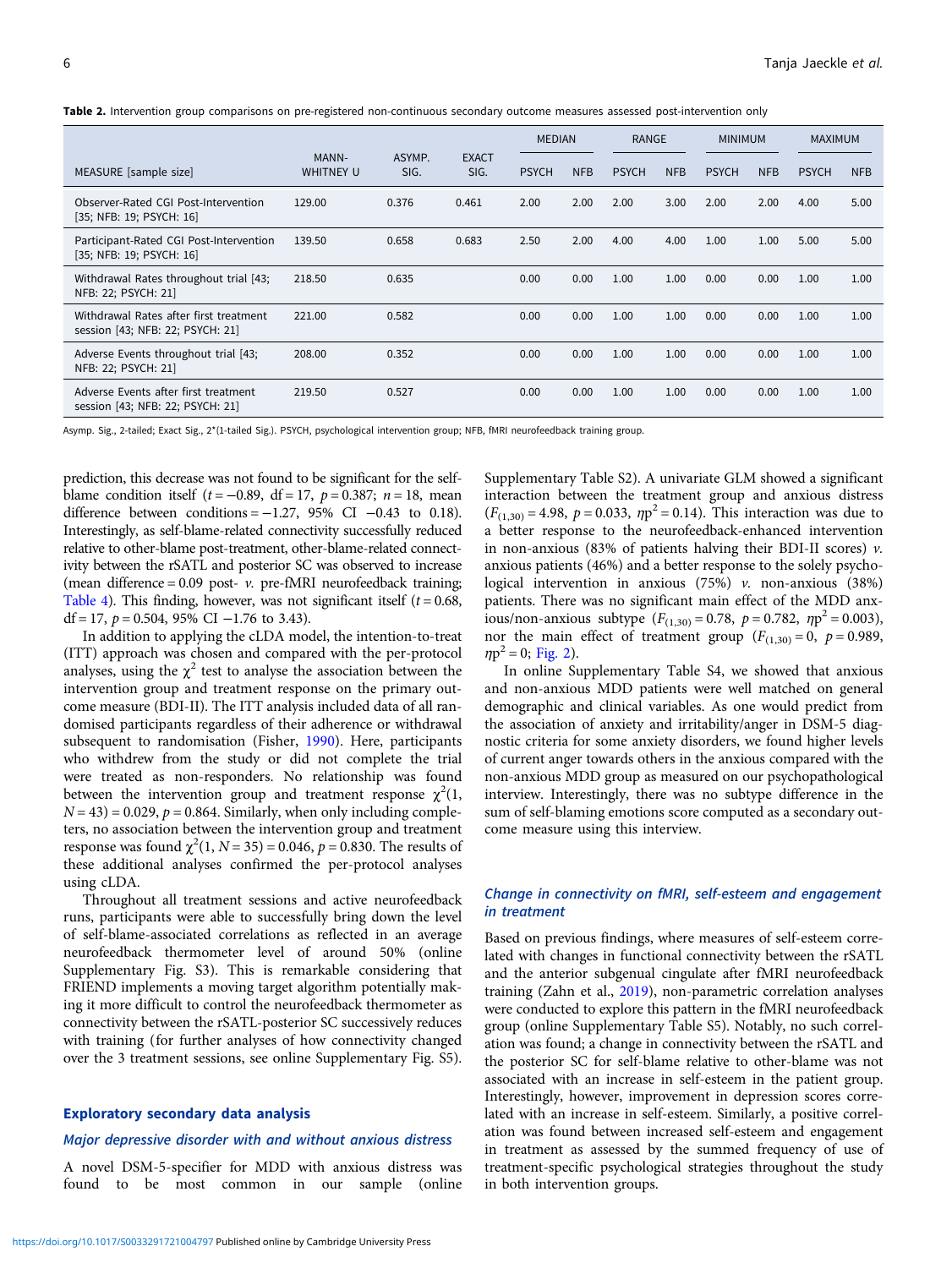<span id="page-6-0"></span>

| Table 3. Intervention group comparisons on pre-registered non-continuous secondary outcome measures collected pre- and post-interventior |  |  |  |  |  |
|------------------------------------------------------------------------------------------------------------------------------------------|--|--|--|--|--|
|                                                                                                                                          |  |  |  |  |  |

|                                                   | PRE-INTERVENTION |              |      |     |            | POST-INTERVENTION |     |              |     |            |            | NON-PARAMETRIC COMPARISONS           |                         |              |                  |                            |            |          |
|---------------------------------------------------|------------------|--------------|------|-----|------------|-------------------|-----|--------------|-----|------------|------------|--------------------------------------|-------------------------|--------------|------------------|----------------------------|------------|----------|
|                                                   |                  | <b>PSYCH</b> |      |     | <b>NFB</b> |                   |     | <b>PSYCH</b> |     | <b>NFB</b> |            | <b>BETWEEN-GROUP FOR</b><br>POST-PRE |                         |              | POST v. PRE      |                            |            |          |
| MEASURE [sample size]                             | Md               | Min          | Max  | Md  | <b>Min</b> | Max               | Md  | Min          | Max | Md         | <b>Min</b> | Max                                  | $\chi^2$ Median<br>Test | $\mathsf{n}$ | $\boldsymbol{p}$ | Wilcoxon-Standardized      | $\sqrt{n}$ | p        |
| Participant-Rated Self-Blame [PRE:39;<br>POST:35] | 8.5              | 7.0          | 10.0 | 8.5 | 4.5        | 10.0              | 5.0 | 2.0          | 9.0 | 4.0        | 1.0        | 9.0                                  | 0.12                    | 34           | 0.73             | $-4.84$ (reduced in 32/35) | 35         | < 0.0001 |
| Observer-Rated Self-Blame [PRE:43;<br>POST:35]    | 2.0              | 0.0          | 7.0  | 2.0 | 0.0        | 7.0               | 1.0 | 0.0          | 4.0 | 1.0        | 0.0        | 5.0                                  | 0.02                    | 35           | 0.90             | $-3.97$ (reduced in 27/35) | 35         | < 0.0001 |

Participant-rated self-blame scores are based on the mean of two autobiographical events per subject; Observer-rated self-blame was defined as per trial register as the sum of all self-blaming emotion scores (guilt/shame, self-disgust/contempt/hate/loathing, each of these 3 emotion scores is scored on a scale from 0 = absent, 1 = mild/minimal, 2 = moderate, 3 = overgeneralised and severe, resulting in a minimum sum score of 0 and maximum su on the moral emotion addendum of the AMDP Psychopathology Interview questions on depression(Faehndrich & Stieglitz, [2007](#page-9-0); Zahn et al., [2015](#page-10-0))). PSYCH = psychological intervention group, NFB = fMRI neurofeedback group. Mdn = Minimum, Max <sup>=</sup> Maximum, df <sup>=</sup> degrees of freedom. For means and standard deviations for the self-blame measures, please see online Supplementary Table S6.

#### Table 4. Post-training v. pre-training comparison of pre-registered rSATL – posterior SC connectivity on fMRI in neurofeedback group only

|                                                            | PRE-TRAINING |            |            | POST-TRAINING |      | REPEATED MEASURES ANOVA |      |                  |      |                |  |  |  |
|------------------------------------------------------------|--------------|------------|------------|---------------|------|-------------------------|------|------------------|------|----------------|--|--|--|
|                                                            |              | <b>NFB</b> | <b>NFB</b> |               |      | <b>TIME</b>             |      | <b>CONDITION</b> |      | TIMExCONDITION |  |  |  |
| MEASURE [sample size]                                      | M            | S.D.       | M          | S.D.          |      | $\boldsymbol{p}$        | F    | p                |      |                |  |  |  |
| Guilt: rSATL-SC regression coefficient:<br>Cohen's d       | 0.29         | 0.54       | 0.16       | 0.37          | 0.29 | 0.87                    | 0.43 | 0.52             | 6.40 | $0.02*$        |  |  |  |
| Other-blame: rSATL-SC regression<br>coefficient: Cohen's d | 0.15         | 0.46       | 0.24       | 0.25          |      |                         |      |                  |      |                |  |  |  |

 $*$  = significant at  $p$  = 0.05, 2-sided. NFB, fMRI neurofeedback group; rSATL-SC, right superior anterior temporal lobe – posterior subgenual cortex.  $n = 18$  with complete data.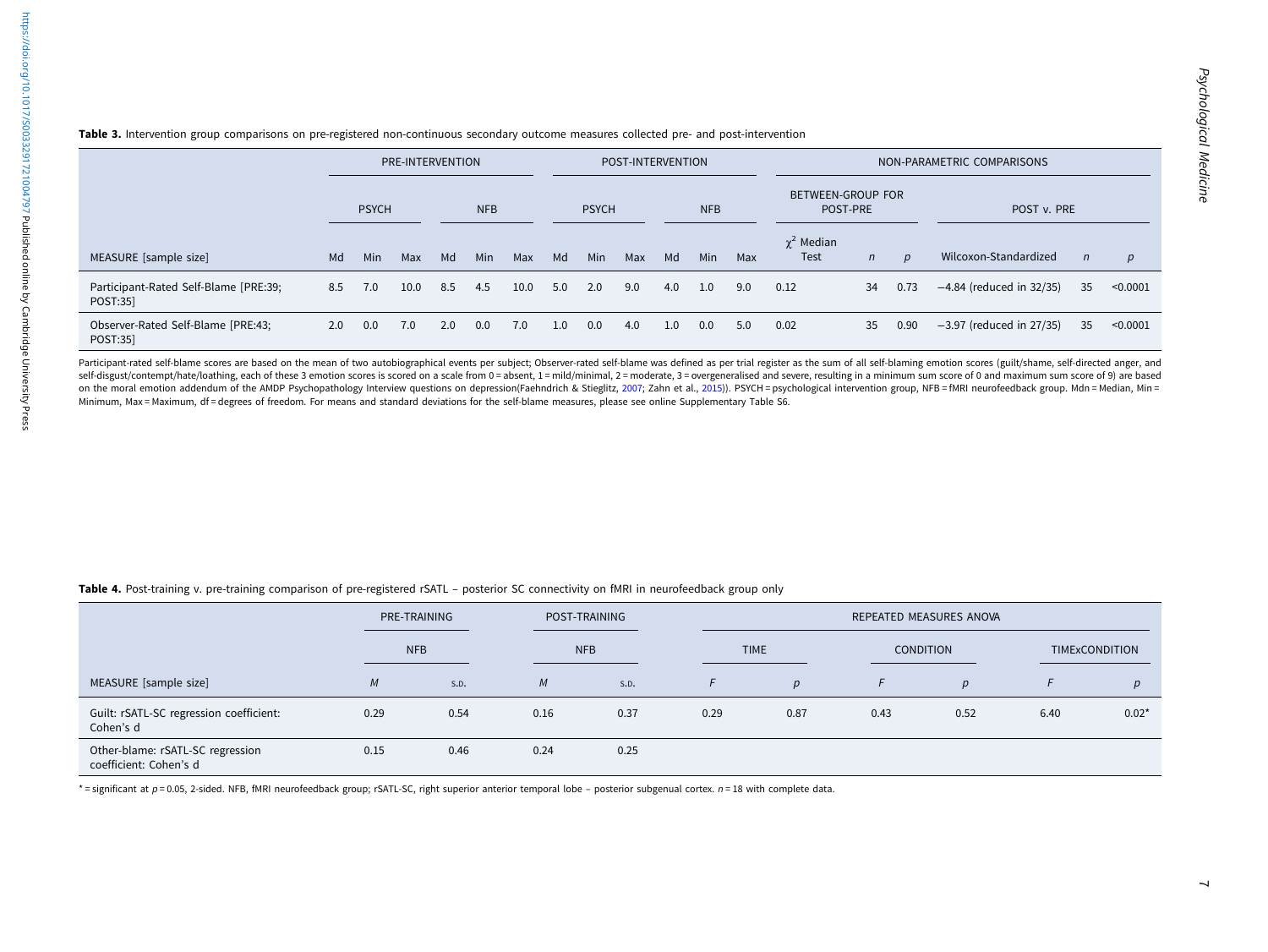

<span id="page-7-0"></span>

Fig. 1. Relative change in functional connectivity between rSATL and posterior SC in the self-blame and other-blame condition, measured as Cohen's D for regression coefficient means for time series preand post-fMRI neurofeedback training, comparing the first and final treatment session. See [Table 4](#page-6-0) for statistics.



Fig. 2. The results of a secondary analysis are displayed which stratified our primary outcome by anxious distress features, the most frequent major depressive disorder (MDD) subtype in our trial  $(n = 21)$ out of  $n = 35$ , Structured Clinical Interview for DSM5). Plotted are post-treatment BDI-II estimated marginal means of MDD patients with and without anxious distress in both treatment groups (fMRI neurofeedback group:  $n = 19$ ; psychological intervention group:  $n =$ 16). Covariates appearing in the model are evaluated at the estimated baseline BDI-II value of 28.6 points.

# **Discussion**

This RCT in MDD investigated the clinical potential of a selfguided psychological intervention to rebalance self-blame with and without being guided by fMRI neurofeedback. We hypothesised that patients randomised to fMRI neurofeedback would show a reduction in depressive symptoms and self-blame while exhibiting an increase in self-worth compared to the solely psychological intervention. Furthermore, we predicted that patients undergoing fMRI neurofeedback training would show a decreased functional connectivity between the rSATL and the posterior SC post-treatment compared with pre-treatment. Decreased functional connectivity between the rSATL and posterior SC region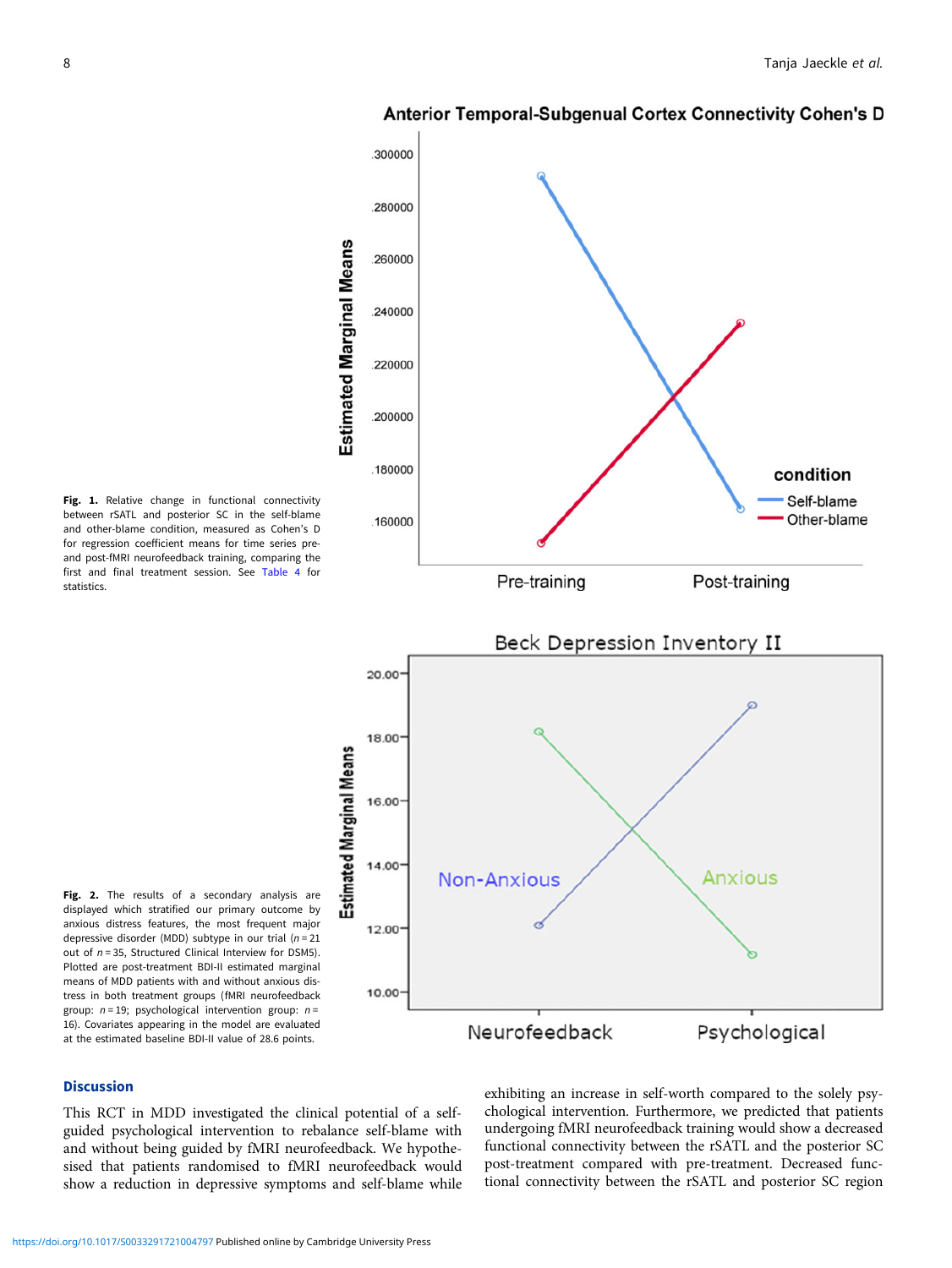was further predicted to be associated with a reduction in depressive symptoms in the fMRI neurofeedback group.

The results demonstrated that both interventions were safe, with no medically important or serious adverse events occurring in either group. There was a strong effect size for patients' improvement on self-rated and observer-rated depression measures, with response rates above 55% in both intervention groups. The safety and overall clinical benefits of our fMRI neurofeedback intervention are in keeping with previous studies (Linden et al., [2012;](#page-9-0) Young et al., [2014](#page-10-0), [2017a](#page-10-0); Mehler et al., [2018;](#page-9-0) Young et al., [2017a](#page-10-0)). This is particularly remarkable as NeuroMooD asked participants to engage with negative rather than positive emotions as in previous studies (Young et al., [2014,](#page-10-0) [2017a,](#page-10-0) [2018a,](#page-10-0) [2018b\)](#page-10-0). Contrary to our first hypothesis, no difference was found between the fMRI neurofeedback and the psychological intervention group on the primary outcome measure (BDI-II). Our second prediction was confirmed as the fMRI neurofeedback training resulted in a decrease in functional connectivity between the rSATL and the posterior SC for self-blame relative to otherblame. Contrary to our third hypothesis, no relationship was found between connectivity changes and the changes in depressive symptoms after three sessions of fMRI neurofeedback training.

Various considerations need to be taken into account why no intervention group differences were found. One possibility is that the improvements observed in both intervention groups were due to spontaneous remission or placebo-like effects instead of being the result of treatment. This is possible, yet unlikely to be the only explanation as the placebo response rate in MDD is generally found to be lower, usually, around 30% (Walsh, Seidman, Sysko, & Gould, [2002](#page-10-0)), which is well below the >55% response rate demonstrated in both treatment groups in our trial. Furthermore, NeuroMooD reduced the risk of spontaneous remission by including MDD patients with early treatment resistance. Lastly, the frequency of how often participants used the psychological strategies between treatment visits was found to positively correlate with an increase in self-esteem in both intervention groups, which further argues against spontaneous remission as the sole explanation for the observed findings. Apart from a lack of power, another possible explanation why fMRI neurofeedback did not show superiority over the psychological intervention is that neurofeedback provided no added therapeutic value compared to the already strong effects of the psychological aspects of the intervention. While this cannot be ruled out, the secondary analysis suggests that the neurofeedback training was superior to the solely psychological intervention in non-anxious MDD patients.

The observed neurofeedback training-induced reduction in rSATL-SC connectivity for self-blame relative to other-blame demonstrates that patients were able to successfully modulate their brain connectivity as guided by the feedback. The lack of association between connectivity changes and improvement in depressive symptoms is in keeping with the limited added benefit of fMRI neurofeedback overall as the majority of patients were of the anxious distress subtype. One reasonable explanation for this finding is that the fMRI target may be irrelevant for most anxious MDD patients. This would be in keeping with our finding of anger towards others being a distinctive feature of the anxious distress group which showed highly consistent self-blaming emotions at the same time. Future studies in larger samples are needed to investigate whether this co-existence of self- and otherblaming emotions in anxious MDD is also reflected in a lack of self-blame-selective neural changes. Another implication is that previous neurofeedback approaches which were developed for enhancing positive emotions overall (Mehler et al., [2018](#page-9-0); Young et al., [2017b\)](#page-10-0) may be more suitable for anxious MDD, which calls for stratified allocation to different neurofeedback targets in future trials.

The observed fMRI neurofeedback training-induced reduction in functional connectivity between the rSATL and the posterior SC for self-blame relative to other-blame demonstrates that MDD patients were able to successfully modulate their brain connectivity as guided by the fMRI neurofeedback signal. The lack of association between functional connectivity changes and improvement in the severity of depressive symptoms is in keeping with the limited added benefit of fMRI neurofeedback overall as the majority of patients were of the anxious distress subtype. This suggests that the neural fMRI target may be irrelevant for the anxious distress subtype of MDD; a hypothesis that needs to be examined in future larger studies.

#### Limitations

On a more cautionary note, the study might have been underpowered and, therefore, unable to detect a clinically meaningful difference between the two intervention groups. The effect sizes for non-superiority of the fMRI neurofeedback group, however, were so small that even a large sample would have been unable to find differences between groups. Furthermore, the trial's sample size was comparable to other RCTs investigating fMRI neurofeedback in MDD (Mehler et al., [2018](#page-9-0); Young et al., [2017a](#page-10-0)). Another limitation was that we lacked longer-term follow-up outcome data which may have proven neurofeedback to be superior as suggested by some studies(Rance et al., [2018\)](#page-10-0). Our secondary analyses stratifying for subtype were limited by not being preregistered and by the relative scarcity of non-anxious MDD patients and thus need reproducing in a larger sample. Finally, the NeuroMooD study lacked a neurofeedback control arm; this was deliberate in order to probe the clinical usefulness of neurofeedback relative to a cheaper intervention. Had we found fMRI superiority over the control intervention, this would have led to some difficulties in ruling out non-specific placebo-like effects of neurofeedback. The fact that there was no superiority of neurofeedback overall in our study, however, suggests that being in a scanner environment did not itself have strong placebo-like effects. Furthermore, control neurofeedback interventions are difficult to design and interpret. Young et al. used the left intraparietal sulcus signal in the control neurofeedback condition which is not relevant for recalling positive emotions, the task given to participants (Young et al., [2017a](#page-10-0)). This mismatch between neurofeedback signal and psychological instructions could have contributed to the inferiority of the control intervention by distracting participants from the psychological task they were given.

### Conclusion

Both trial interventions resulted in a 46% reduction in symptoms in MDD patients who had insufficiently responded to standard treatment. Although a contribution of non-specific effects cannot be ruled out, it is likely that the psychological intervention had specific therapeutic effects. Our secondary analysis suggests that self-blame-selective fMRI neurofeedback training is of superior benefit in non-anxious MDD patients compared with the solely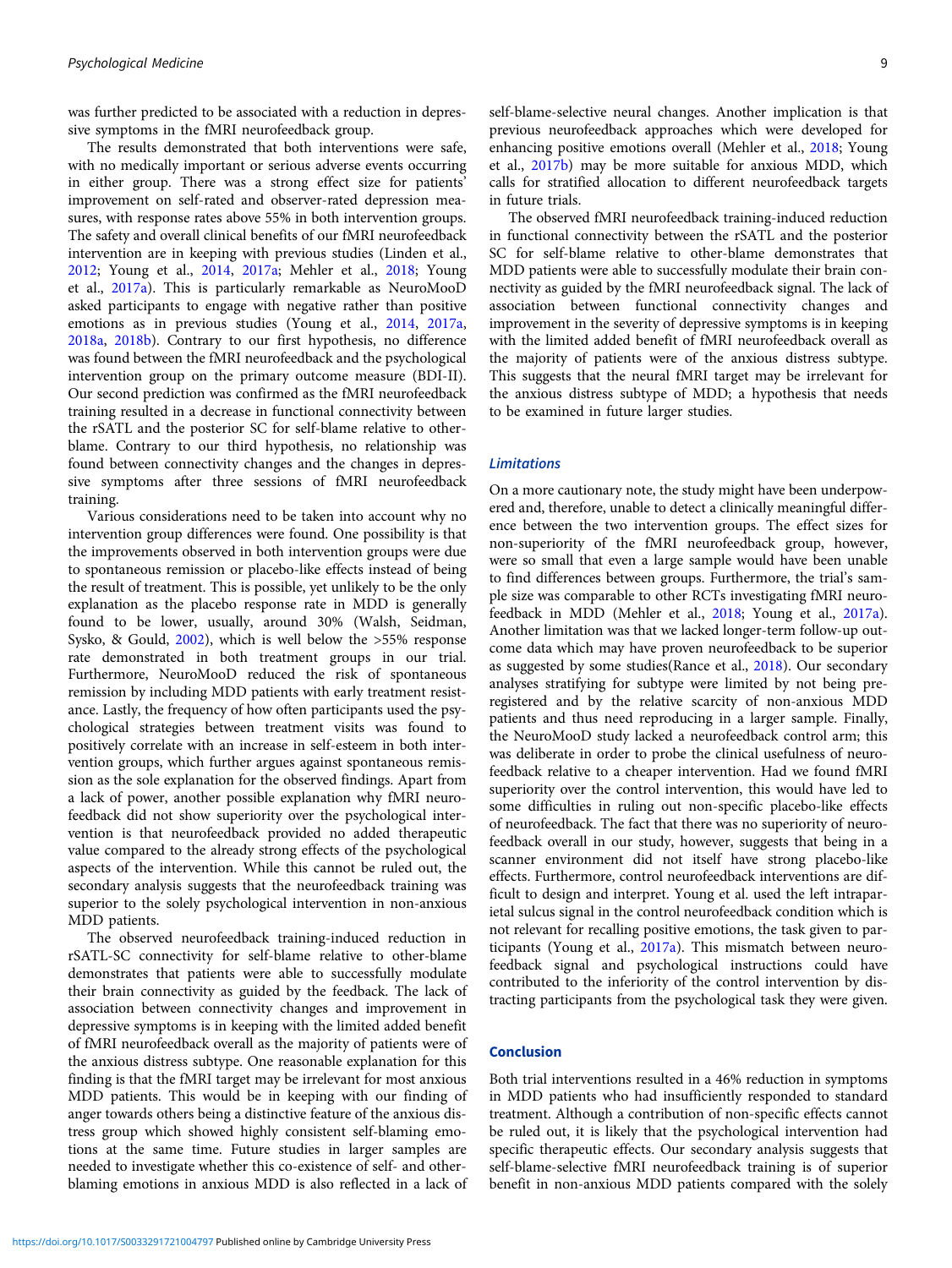<span id="page-9-0"></span>psychological intervention, although this needs further confirmation in a larger sample.

Supplementary material. The supplementary material for this article can be found at <https://doi.org/10.1017/S0033291721004797>

Acknowledgements. We are very grateful to all participants of this study and their time and effort and to Dr Karen Lythe, Professor Galen Bodenhausen, and Professor Nicolas Rüsch for their important contribution to the design of the BIAT task. We are grateful to Stephen Wastling for his development of the fMRI sequence with optimised ventral frontal coverage.

Financial support. We gratefully acknowledge the following funding sources: A NARSAD Independent Investigator Grant (24715) from the Brain & Behavior Research Foundation to RZ, the IoPPN at King's College London as well as the NIHR Biomedical Research Centre for Mental Health at the South London and Maudsley NHS Foundation Trust. The views expressed are those of the author(s) and not necessarily those of the NHS, the NIHR or the Department of Health and Social Care. JM and RB were supported by the LABS-D'Or Hospital Network, Rio de Janeiro, Brazil.

Conflict of interest. RB, JM, and RZ are affiliated with IDOR, which owns the IP for the neurofeedback software FRIEND, which is made freely available in keeping with its not-for-profit mission. AHY is a consultant to Johnson & Johnson and Livanova. AHY has given paid lectures and sat on advisory boards for the following companies with drugs used in affective and related disorders: Astrazenaca, Eli Lilly, Lundbeck, Sunovion, Servier, Livanova, Janssen, Allegan, Bionomics, Sumitomo Dainippon Pharma, COMPASS. AHY has received honoraria for attending advisory boards and presenting talks at meetings organised by LivaNova. AHY is the Principal Investigator of trials of Esketamine, Vagus Nerve Stimulation, and Psilocybin in Depression. AHY has received grant funding (past and present) from the following: NIMH (USA); CIHR (Canada); NARSAD (USA); Stanley Medical Research Institute (USA); MRC (UK); Wellcome Trust (UK); Royal College of Physicians (Edin); BMA (UK); UBC-VGH Foundation (Canada); WEDC (Canada); CCS Depression Research Fund (Canada); MSFHR (Canada); NIHR (UK); Janssen (UK). AHY has no shareholdings in pharmaceutical companies. In the last three years, AJC has received honoraria for speaking from Lundbeck, honoraria for consulting from Allergan, Livanova, Janssen and Lundbeck, and sponsorship for attending an academic conference from Janssen. RZ is a private psychiatrist service provider at The London Depression Institute and co-investigator on a Livanova-funded observational study of Vagus Nerve Stimulation for Depression. RZ has received honoraria for talks at medical symposia sponsored by Lundbeck as well as Janssen. He has collaborated with EMIS PLC and advises Depsee Ltd. RZ and JM are affiliated with Scients Institute, Palo Alto. KG reports grants from NIHR, Stroke Association, National Institutes of Health (US) and Juvenile Diabetes Research Foundation (US) during the conduct of the study. EC reports personal fees from NIHR during the conduct of the study. GJB receives honoraria from GE Healthcare for teaching and is a patent holder on US patent number US 9903930 'RF pulses for magnetic resonance'. The other authors report no competing interests.

# References

- Abramson, L. Y., Seligman, M. E., & Teasdale, J. D. (1978). Learned helplessness in humans: Critique and reformulation. Journal of Abnormal Psychology, 87(1), 49–74. <https://www.ncbi.nlm.nih.gov/pubmed/649856.>
- APA. (2013). Diagnostic and statistical manual of mental disorders: DSM-5 (5th ed.). Washington D.C: American Psychiatric Association.
- Basilio, R., Garrido, G. J., Sato, J. R., Hoefle, S., Melo, B. R., Pamplona, F. A., … Moll, J. (2015). FRIEND Engine framework: A real-time neurofeedback client-server system for neuroimaging studies. Frontiers in Behavioral Neuroscience, 9, 3. <https://doi.org/10.3389/fnbeh.2015.00003.>
- Beck, A. T., Rush, A. J., Shaw, B. F., & Emery, G. (1979). Cognitive therapy of depression. New York, N.Y: Guilford Press.
- Beck, A. T., Steer, R. A., & Brown, G. K. (1996). Beck depression inventory-II. San Antonio, TX: Psychological Corporation.
- Coffman, C. J., Edelman, D., & Woolson, R. F. (2016). To condition or not condition? Analysing 'change' in longitudinal randomised controlled trials. BMJ Open, 6(12), e013096. <https://doi.org/10.1136/bmjopen-2016-013096.>
- Drevets, W. C., & Savitz, J. (2008). The subgenual anterior cingulate cortex in mood disorders. Cns Spectrums, 13(8), 663–681, <Go to ISI>:// WOS:000260085400005.
- Dunlop, B. W., Rajendra, J. K., Craighead, W. E., Kelley, M. E., McGrath, C. L., Choi, K. S., … Mayberg, H. S. (2017). Functional connectivity of the subcallosal cingulate cortex and differential outcomes to treatment with cognitive-behavioral therapy or antidepressant medication for major depressive disorder. American Journal of Psychiatry, 174(6), 533–545. <https://doi.org/10.1176/appi.ajp.2016.16050518.>
- Faehndrich, E., & Stieglitz, R. D. (2007). Leitfaden zur erfassung des psychopathologischen befundes, halbstrukturiertes interview anhand des AMDP-systems (3rd ed.). Goettingen: Hogrefe Verlag.
- Faul, F., Erdfelder, E., Buchner, A., & Lang, A. G. (2009). Statistical power analyses using G\*power 3.1: Tests for correlation and regression analyses. Behavior Research Methods, 41(4), 1149–1160. [https://doi.org/10.3758/](https://doi.org/10.3758/BRM.41.4.1149.) [BRM.41.4.1149.](https://doi.org/10.3758/BRM.41.4.1149.)
- Feise, R. J. (2002). Do multiple outcome measures require p-value adjustment? BMC Medical Research Methodology, 2, 8. [https://www.ncbi.nlm.nih.gov/](https://www.ncbi.nlm.nih.gov/pubmed/12069695.) [pubmed/12069695.](https://www.ncbi.nlm.nih.gov/pubmed/12069695.)
- Fisher, L. D. (1990). Intention to treat in clinical trials. Statistical issues in drug research and development. <https://ci.nii.ac.jp/naid/10017325087/en/.>
- Gilbert, P.. (2010). Compassion focused therapy: Distinctive features (pp. 3–5). Hove: Routledge.
- Green, S., Lambon Ralph, M. A., Moll, J., Deakin, J. F., & Zahn, R. (2012). Guilt-selective functional disconnection of anterior temporal and subgenual cortices in major depressive disorder. Archives of General Psychiatry, 69(10), 1014–1021. <https://doi.org/10.1001/archgenpsychiatry.2012.135.>
- Green, S., Moll, J., Deakin, J. F., Hulleman, J., & Zahn, R. (2013). Proneness to decreased negative emotions in major depressive disorder when blaming others rather than oneself. Psychopathology, 46(1), 34–44. [https://doi.org/](https://doi.org/10.1159/000338632.) [10.1159/000338632.](https://doi.org/10.1159/000338632.)
- Hamilton, J. P., Glover, G. H., Bagarinao, E., Chang, C., Mackey, S., Sacchet, M. D., & Gotlib, I. H. (2016). Effects of salience-network-node neurofeedback training on affective biases in major depressive disorder. Psychiatry Res Neuroimaging, 249, 91–96. <https://doi.org/10.1016/j.pscychresns.2016.01.016.>
- Keller, M. B., Lavori, P. W., Friedman, B., Nielsen, E., Endicott, J., McDonald-Scott, P., & Andreasen, N. C. (1987). The longitudinal interval follow-up evaluation. A comprehensive method for assessing outcome in prospective longitudinal studies. Archives of General Psychiatry, 44(6), 540–548. <https://www.ncbi.nlm.nih.gov/pubmed/3579500.>
- Linden, D. E., Habes, I., Johnston, S. J., Linden, S., Tatineni, R., Subramanian, L., … Goebel, R. (2012). Real-time self-regulation of emotion networks in patients with depression. PloS One, 7(6), e38115. [https://doi.org/10.1371/](https://doi.org/10.1371/journal.pone.0038115.) [journal.pone.0038115.](https://doi.org/10.1371/journal.pone.0038115.)
- Lythe, K. E., Moll, J., Gethin, J. A., Workman, C. I., Green, S., Lambon Ralph, M. A., … Zahn, R. (2015). Self-blame-Selective hyperconnectivity between anterior temporal and subgenual cortices and prediction of recurrent depressive episodes. JAMA Psychiatry, 72(11), 1119–1126. [https://doi.org/](https://doi.org/10.1001/jamapsychiatry.2015.1813.) [10.1001/jamapsychiatry.2015.1813.](https://doi.org/10.1001/jamapsychiatry.2015.1813.)
- McNair, D., Lorr, M., & Doppleman, L. (1971). POMS Manual for the profile of mood states. San Diego, CA: Educational and Industrial Testing Service.
- Mehler, D. M. A., Sokunbi, M. O., Habes, I., Barawi, K., Subramanian, L., Range, M., … Linden, D. E. J. (2018). Targeting the affective brain-a randomized controlled trial of real-time fMRI neurofeedback in patients with depression. Neuropsychopharmacology, 43(13), 2578–2585. [https://doi.org/](https://doi.org/10.1038/s41386-018-0126-5) [10.1038/s41386-018-0126-5.](https://doi.org/10.1038/s41386-018-0126-5)
- Moll, J., Weingartner, J. H., Bado, P., Basilio, R., Sato, J. R., Melo, B. R., … Zahn, R. (2014). Voluntary enhancement of neural signatures of affiliative emotion using FMRI neurofeedback. PloS One, 9(5), e97343. [https://doi.](https://doi.org/10.1371/journal.pone.0097343.) [org/10.1371/journal.pone.0097343.](https://doi.org/10.1371/journal.pone.0097343.)
- Montgomery, S. A., & Åsberg, M. (1979). A new depression scale designed to be sensitive to change. British Journal of Psychiatry, 134(4), 382–389.
- O'Connor, L. E., Berry, J. W., Weiss, J., & Gilbert, P. (2002). Guilt, fear, submission, and empathy in depression. Journal of Affective Disorders, 71(1–3), 19–27. <https://www.ncbi.nlm.nih.gov/pubmed/12167497.>